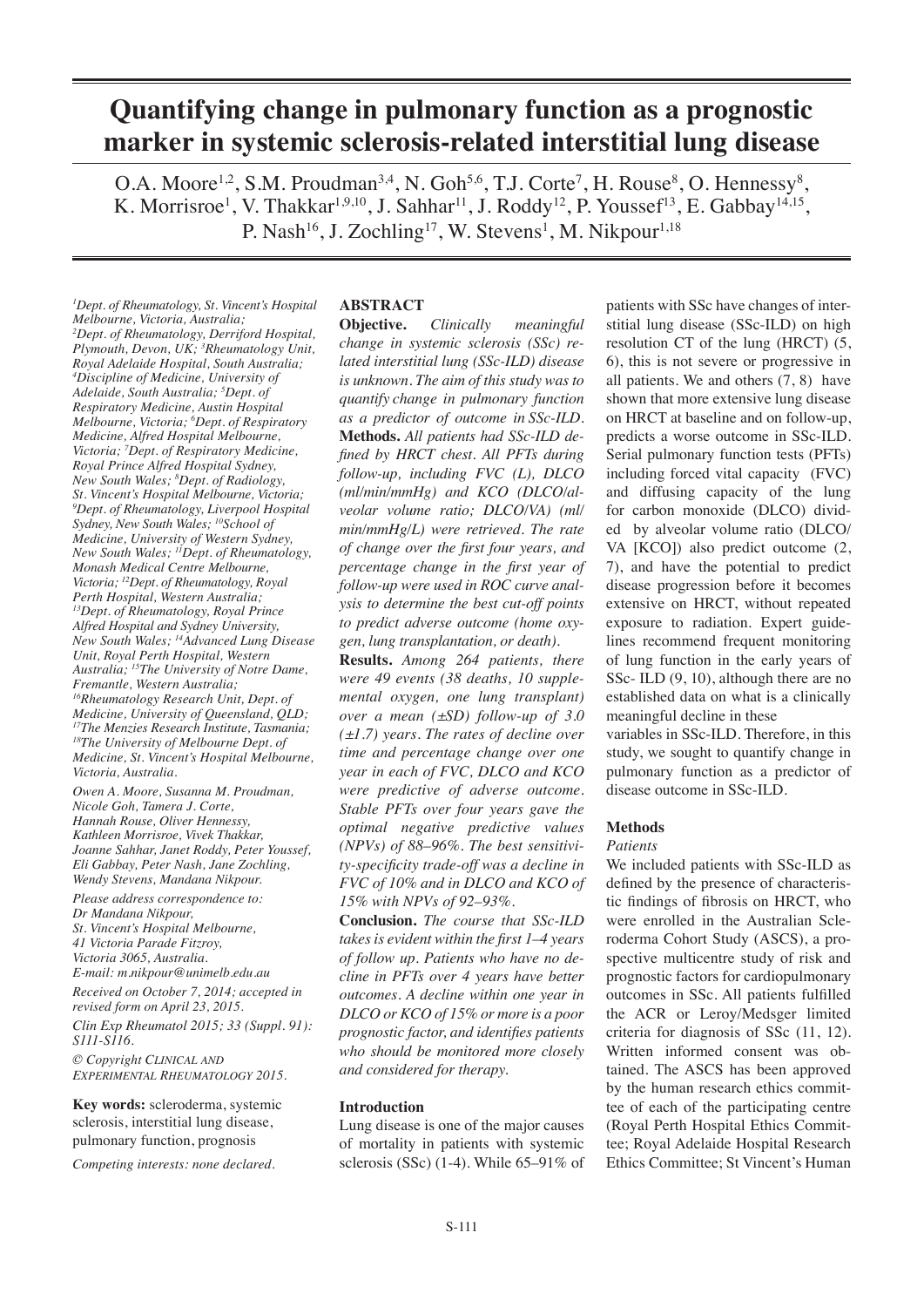#### **Pulmonary function in SSc-ILD / O.A. Moore et al.**

#### **Table I.** Patient characteristics.

| Variable                                                                | $n$ (%) or mean ( $\pm SD$ ) |
|-------------------------------------------------------------------------|------------------------------|
| Total number of patients                                                | 262 (100.0%)                 |
| Sex: Female                                                             | 220 (84.0%)                  |
| Male                                                                    | 42 $(16.0\%)$                |
| Disease subtype <sup>†</sup> :                                          |                              |
| Limited                                                                 | 147 $(56.1\%)$               |
| Diffuse                                                                 | $100(38.2\%)$                |
| Overlap                                                                 | $15(5.7\%)$                  |
| Smoker <sup>††‡</sup>                                                   | 104 (39.7%)                  |
| Anti-Scl70 antibody positive                                            | 82/259 (31.7%)               |
| Anti-centromere antibody positive                                       | 44/260 (16.9%)               |
| Age at baseline PFT (years)                                             | 57.6 $(\pm 11.9)$            |
| Disease duration at baseline PFT (years)                                | 12.2 $(\pm 10.8)$            |
| Mean follow-up <sup><math>\uparrow\uparrow\uparrow</math></sup> (years) | 3.0 $(\pm 1.7)$              |
| Time interval between PFTs (years)                                      | 1.6 $(\pm 0.8)$              |
|                                                                         | (median 1.41)                |
| Patients with matched HRCT to baseline PFT <sup>‡</sup>                 | 60 $(22.9\%)$                |
| Baseline HRCT grade                                                     |                              |
| Limited                                                                 | 40 $(33.3\%)$                |
| Extensive                                                               | $20(66.7\%)$                 |
| Number of outcome events:                                               | 49 (18.7%)                   |
| Death                                                                   | 38                           |
| Home oxygen                                                             | 10                           |
| Lung transplantation                                                    | 1                            |
|                                                                         |                              |

ILD: interstitial lung disease; HRCT: high-resolution computed tomography; PFT: pulmonary function test; † Disease subtype defined according to extent and distribution of skin disease; ††Smoker ever (≥1 cigarette per day for ≥6 months); †††Time from baseline PFT to outcome event or most recent review; ‡ Patients in whom baseline HRCT occurring ± 90 days of PFT could be retrieved for scoring.

#### **Table II.** Pulmonary function data.

| Variable                                   | Mean $\pm$ SD or n $(\%)$                      |  |  |
|--------------------------------------------|------------------------------------------------|--|--|
| Lung function at baseline PFT              |                                                |  |  |
| FEV1 (% predicted)                         | $80.9 \ (\pm 19.0)$ (range 25.0-165.0)         |  |  |
| FVC (% predicted)                          | $82.9 \ (\pm 20.8)$ (range 23.0-157.0)         |  |  |
| FEV1/FVC $(\% )$                           | $80.4 \ (\pm 8.2)$ (range 53.0-98.9)           |  |  |
| DLCO (% predicted)                         | 53.5 ( $\pm$ 16.9) (range 13.0-120.0)          |  |  |
| $KCO$ (% predicted)                        | $67.9 \ (\pm 16.6)$ (range 33.0-120.0)         |  |  |
| Over first year                            |                                                |  |  |
| Percentage decline <sup>#</sup> in:        |                                                |  |  |
| $FVC$ (n=125) <sup>*</sup>                 | $2.66 \ (\pm 11.18)$ (median=3.13, IQR=12.59)  |  |  |
| $DLCO$ (n=113) <sup>*</sup>                | 3.63 ( $\pm$ 14.78) (median=3.62, IQR=14.60)   |  |  |
| $KCO$ (n=112) <sup>*</sup>                 | $0.21$ ( $\pm$ 13.45) (median=2.33, IQR=13.69) |  |  |
| Stable PFTs**                              |                                                |  |  |
| $FVC$ (n=125)*                             | 53 (42.4%)                                     |  |  |
| $DLCO$ (n=113) <sup>*</sup>                | 43 (38.1%)                                     |  |  |
| $KCO$ (n=112) <sup>*</sup>                 | 42 (37.5%)                                     |  |  |
| Over four years                            |                                                |  |  |
| Number $(\%)$ of patients with decline in: |                                                |  |  |
| $FVC$ ( $>10\%$ )                          | $32(25.6\%)$                                   |  |  |
| D <sub>LCO</sub> (>15%)                    | 18 (15.9%)                                     |  |  |
| KCO (>15%)                                 | $10(8.9\%)$                                    |  |  |
| Mean $(\pm SD)$ rate of decline in:        |                                                |  |  |
| FVC (L/year)                               | $0.08 \ (\pm 3.00) \ (median=0.05, IQR=0.48)$  |  |  |
| $DLCO$ (ml/min/mmHg/year)                  | $0.27 \ (\pm 2.85) \ (median=0.34, IQR=1.34)$  |  |  |
| KCO (ml/min/mmHg/L/year)                   | $0.02$ ( $\pm$ 0.70) (median=-0.01, IQR=0.30)  |  |  |

DLCO: diffusing capacity of the lung for carbon monoxide; FEV1: forced expiratory volume in one second; FVC: forced vital capacity; IQR: interquartile range; KCO: DLCO by alveolar volume ratio (DLCO/VA); PFT: pulmonary function test.

\*analysis limited to patients in whom there were 2 or more measurements of PFT variables in the first year; # relative to baseline; \*\*less than 5% decline relative to baseline.

Research Ethics Committee A; Southern Health Human Research Ethics Committee; Tasmanian Health and Medical Human Research Ethics Committee; and University of Wollongong Human Research Ethics Committee).

#### *Clinical and laboratory variables*

All available serial PFTs were retrieved for each patient through detailed review of all medical records, including those from prior to enrolment in the ASCS. 'Baseline' PFT was the first retrievable PFT. PFT parameters including FVC (L), DLCO (ml/min/mmHg) and KCO, defined as DLCO by alveolar volume ratio (DLCO/VA) (ml/min/mmHg/L) were recorded. Demographic data included sex, age and smoking history. Disease related variables included duration of disease from the first non-Raynaud's phenomenon symptom, disease subtype (13), overlap with other connective tissue diseases based on clinical features and where relevant, autoantibodies, and SSc-related and antibody profile. In addition, all serial lung HRCTs were obtained.

#### *Evaluation of PFT parameters*

Change in PFT values was assessed in several ways. Firstly, the rate of change over four years in the absolute value for each variable was calculated using a regression line of best fit for the variable plotted against time. The coefficient of regression was the slope of the line and represented the rate of decline. Secondly, percentage change in values relative to baseline over the first year of followup (±90 days) was determined.

#### *Evaluation of HRCT scans*

Where available, baseline lung HRCTs were scored using a staging system we have previously validated (7). Specifically, each HRCT was graded based on the total extent of lung disease:  $\langle 20\%$ was scored as 'limited', >20% was scored as 'extensive' (8).

#### *Outcome variable*

The primary outcome variable was a composite of death (all-cause), need for supplemental oxygen (ambulatory and/or continuous) or lung transplantation. In the ASCS, ambulatory oxygen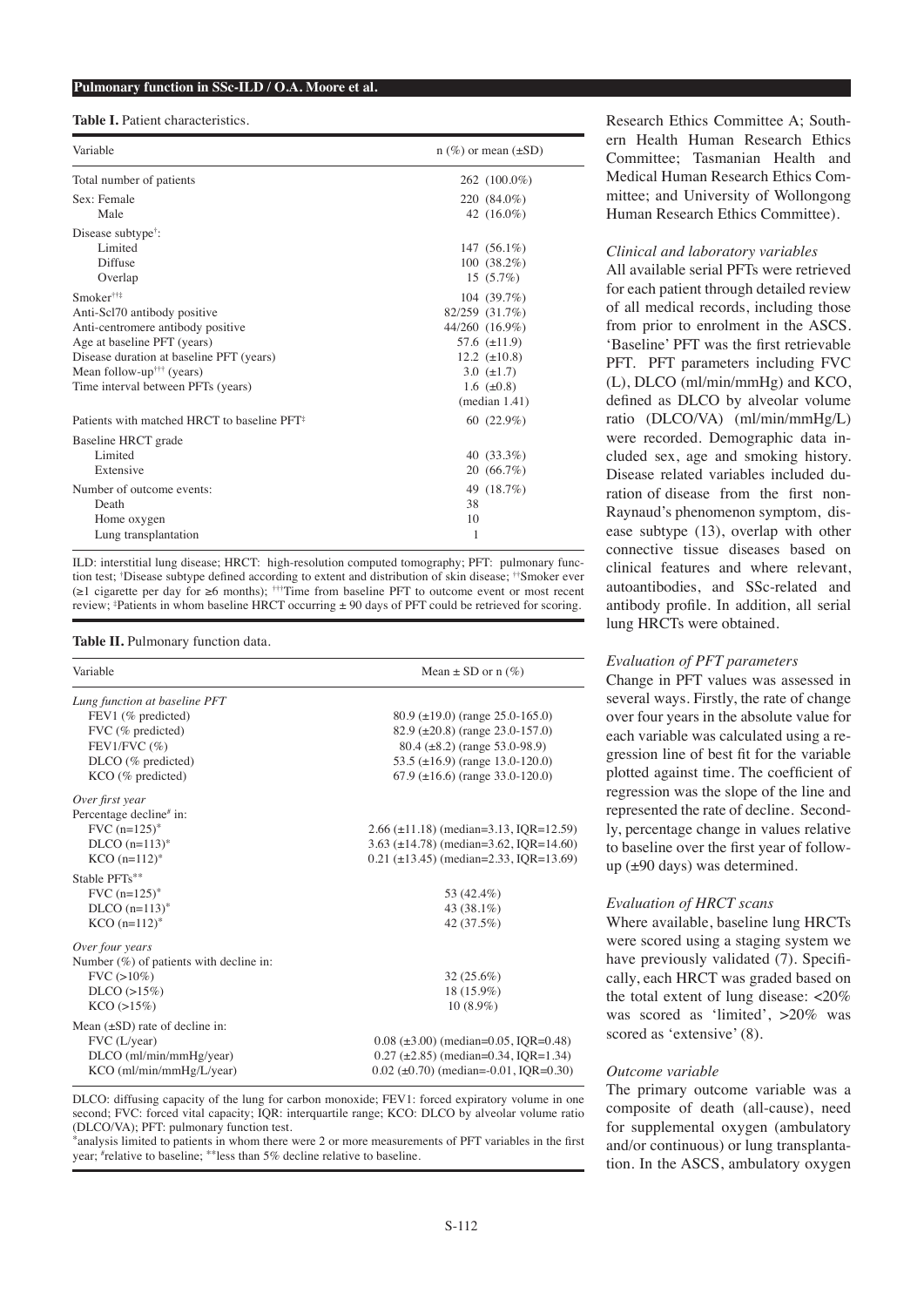| Table III. Univariate comparison of demographic and disease-related variables in patients |  |  |
|-------------------------------------------------------------------------------------------|--|--|
| with and without event.                                                                   |  |  |

| Variable                         |                              | with event without event   | $n$ (%) or mean ( $\pm SD$ ) $n$ (%) or mean ( $\pm SD$ ) | $p$ -value |
|----------------------------------|------------------------------|----------------------------|-----------------------------------------------------------|------------|
| Gender                           | Male<br>Female               | 1 $(22.4\%)$<br>38 (77.6%) | 31 $(14.6\%)$<br>182 (85.4%)                              | 0.17       |
| Smoker                           | <b>Yes</b><br>No.            | 24 (49.0%)<br>$25(49.0\%)$ | $80(39.0\%)$<br>$125(61.0\%)$                             | 0.16       |
| Anti-Scl70 positive              | <b>Yes</b><br>N <sub>0</sub> | $10(20.8\%)$<br>38 (79.2%) | $72(34.1\%)$<br>139 (65.9%)                               | 0.07       |
| Anti-centromere positive         | Yes.<br>N <sub>0</sub>       | $7(14.6\%)$<br>41 (85.4%)  | 37 (17.5%)<br>175 (82.5%)                                 | 0.63       |
| Age at baseline PFT              |                              | 61.78 $(\pm 10.92)$        | 56.59 $(\pm 11.95)$                                       | 0.99       |
| Disease duration at baseline PFT |                              | 14.23 $(\pm 12.59)$        | 11.66 $(\pm 10.22)$                                       | 0.95       |
| Base HRCT grade                  | Limited<br>Extensive         | $5(41.7\%)$<br>7(58.3%)    | 59 (77.6%)<br>$17(22.4\%)$                                | 0.009      |

**Table IV.** Univariate comparison of PFT variables in patients with and without event.

| Variable                                                        | Mean $(\pm SD)$ in those<br>with event $n=49$ | Mean $(\pm SD)$ in those p-value<br>without event $n=213$ |          |
|-----------------------------------------------------------------|-----------------------------------------------|-----------------------------------------------------------|----------|
| FEV1 value at baseline (L/sec)                                  | 1.75(0.62)                                    | 2.09(0.55)                                                | 0.0001   |
| FEV1 percentage predicted at baseline                           | 70.72 (17.07)                                 | 83.13 (18.65)                                             | < 0.0001 |
| $FVC$ value at baseline $(L)$                                   | 2.23(0.88)                                    | 2.61(0.69)                                                | 0.0007   |
| FVC percentage predicted at baseline                            | 71.94 (19.13)                                 | 85.33 (20.39)                                             | < 0.0001 |
| FEV1/FVC percentage predicted at baseline                       | 80.42 (10.57)                                 | 80.27 (7.48)                                              | 0.54     |
| DLCO value at baseline (ml/min/mmHg)                            | 9.72 (3.99)                                   | 13.55 (4.69)                                              | < 0.0001 |
| DLCO percentage at baseline                                     | 41.11 (14.12)                                 | 97.20 (3.99)                                              | < 0.0001 |
| $KCO$ value at baseline (ml/min/mm $Hg/L$ )                     | 2.98(0.74)                                    | 3.56(0.83)                                                | < 0.0001 |
| One year % decline in FVC                                       | 8.02 (10.44)                                  | 1.93(11.13)                                               | 0.0006   |
| One year % decline in DLCO                                      | 15.85 (19.74)                                 | 2.04(13.33)                                               | < 0.0001 |
| One year % decline in KCO                                       | 8.31 (13.19)                                  | $-0.86$ $(13.18)$                                         | < 0.0001 |
| Rate of decline in FVC over four years (L/year)                 | $-0.20(0.33)$                                 | $-0.05(0.29)$                                             | 0.004    |
| Rate of decline in DLCO over four years<br>(ml/min/mmHg/year)   | $-1.51(1.66)$                                 | $-0.07(2.96)$                                             | 0.006    |
| Rate of decline in KCO over four years<br>(ml/min/mm Hg/L/year) | $-0.27(0.36)$                                 | 0.06(0.73)                                                | 0.009    |

DLCO: diffusing capacity of the lung for carbon monoxide; FEV1: forced expiratory volume in one second; FVC: forced vital capacity; KCO: DLCO by alveolar volume ratio (DLCO/VA); PFT: pulmonary function test.

**Table V.** Univariable association of change in pulmonary function variables and outcome determined using Cox regression.

| Variable                   | n. patients* | $n.$ events <sup>§</sup> | HR <sup>§</sup> | $p$ -value <sup>\$</sup> |
|----------------------------|--------------|--------------------------|-----------------|--------------------------|
| $FVC4$ -year <sup>#</sup>  | 211          | 34                       | 1.94            | < 0.0001                 |
| $DLCO4$ -year <sup>#</sup> | 200          | 28                       | 1.37            | < 0.0001                 |
| $KCO4$ -year <sup>#</sup>  | 197          | 28                       | 1.94            | < 0.0001                 |
| FVC1-year^                 | 124          | 15                       | 1.06            | 0.04                     |
| DLCO1-year^                | 109          | 13                       | 1.07            | < 0.0001                 |
| KCO1-year^                 | 106          | 13                       | 1.05            | 0.04                     |

DLCO: diffusing capacity of the lung for carbon monoxide; FVC: forced vital capacity; KCO: DLCO by alveolar volume ratio (DLCO/VA); HR: Hazards ratio.

# Rate of decline in first 4 years of follow-up; FVC4-year measured in L/year; DLCO4-year measured in ml/min/mmHg/year; KCO4-year measured in ml/min/mmHg/L/year; ^Percentage decline over 1yr (±90 days); \*Number of patients in whom a regression coefficient is calculable. These are patients who have 3 or more PFT measurements over 4 years, with the first set at diagnosis and the last set at 4 years (±90 days); § Remaining number of events in these patients; \$ Cox univariable model.

is prescribed to patients with desaturation on exercise, measured by pulse oximeter, to an oxygen saturation (SpO2) ≤88%. Other indications are having an arterial partial pressure of oxygen ≤55 mmHg at rest or  $<60$  mmHg at rest, with evidence of pulmonary hypertension or cor pulmonale (14).

To enable time-to-event analysis, the date of 'first' occurrence of each outcome was recorded as either the date of death or lung transplantation, or the clinic date at which oxygen therapy was first prescribed in those who were alive and had not undergone lung transplantation at the time of the last clinic visit. For patients who remained outcome-free, data were censored at the last clinic visit.

# *Statistical analyses*

Univariable Cox regression models were used to determine the relationship between each of rate of decline and percentage decline in each PFT variable, and event-free survival. Receiver operating characteristics (ROC) curves and diagnostic testing procedures were used to determine the best cut-off points to predict adverse outcomes.

In subgroup analysis of patients in whom the HRCT score was available at baseline, Kaplan-Meier (K-M) survival curves were used to determine the relationship between percentage decline in PFT and outcome, after adjustment for HRCT score (*i.e.* limited *vs.* extensive).

## **Results**

## *Patient characteristics*

Patient characteristics are presented in Table I. Among 1170 patients in the ASCS, 311 (26.6%) were recorded as ever having ILD; PFT data were retrievable in 262 of these patients. Mean  $(\pm SD)$  age and disease duration at baseline PFT were  $57.6 \ (\pm 11.9)$  and 12.2 ( $\pm$ 10.8) years, respectively. In total, there were 49 events (38 deaths, 10 supplemental oxygen, one lung transplant) in these 262 patients over a mean  $(\pm SD)$  follow-up of 3.0  $(\pm 1.7)$  years.

Pulmonary function data are presented in Table II. Overall, our analyses were based on 958 PFTs in 262 patients, with a median of 3.66 PFTs per patient, and mean  $(\pm SD)$  time interval between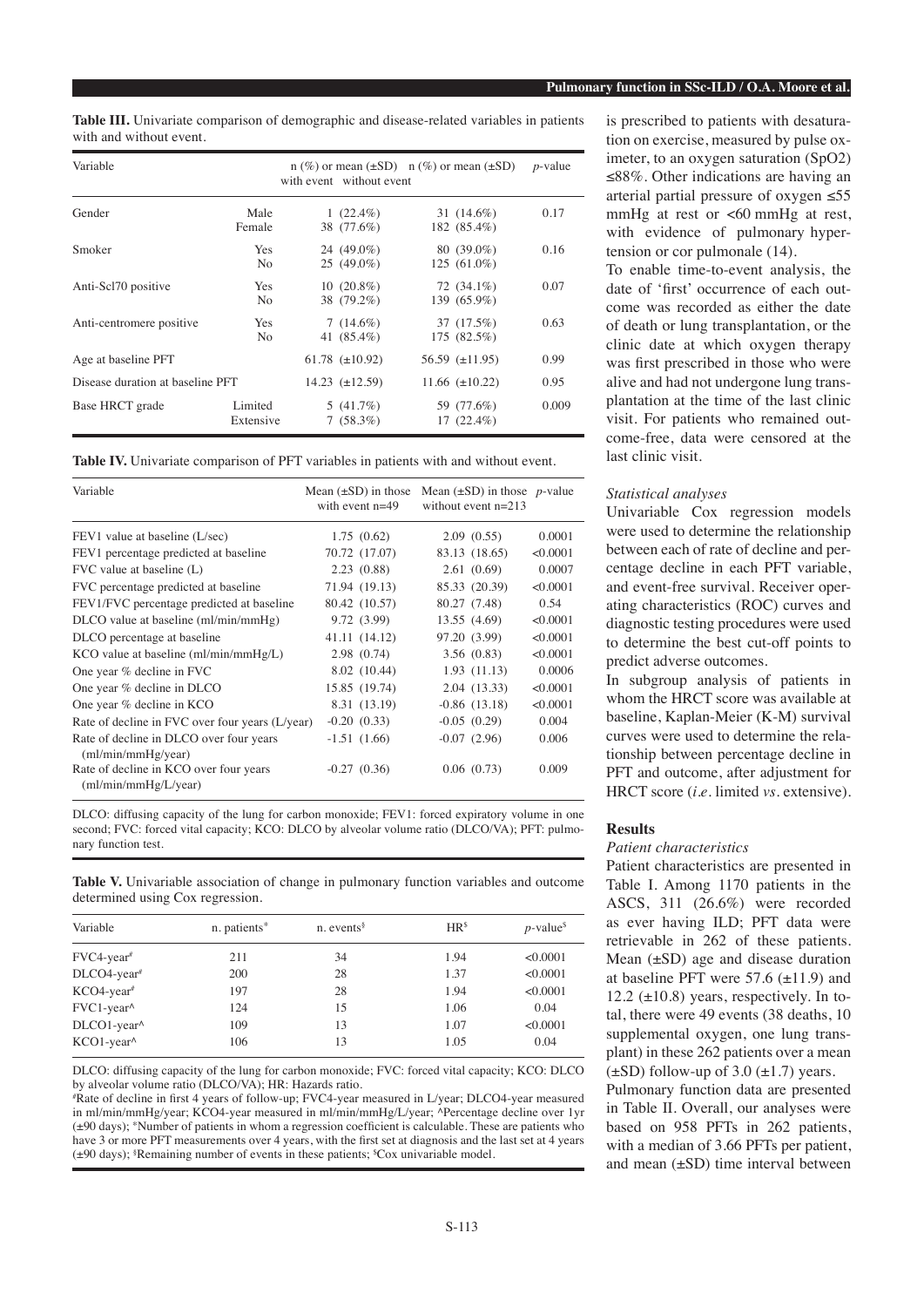|  |  |  |  |  |  |  |  | <b>Table VI.</b> ROC curve analysis to determine optimal cut-points for PFT variables in predicting outcome. |  |
|--|--|--|--|--|--|--|--|--------------------------------------------------------------------------------------------------------------|--|
|--|--|--|--|--|--|--|--|--------------------------------------------------------------------------------------------------------------|--|

| Variable                       | ROC.<br>AUC- | Sensitivity %<br>(CI) | Specificity $%$<br>(CI) | Correctly<br>classified $(\% )$ | LR+  | LR-  | PPV $%$ (CI)        | NPV $%$ (CI)        |
|--------------------------------|--------------|-----------------------|-------------------------|---------------------------------|------|------|---------------------|---------------------|
| $FVC^*$                        | 0.33         | 26.50 (20.55-32.46)   | 62.20 (55.66-68.74)     | 56.40                           | 0.70 | 1.18 | 18.52 (12.56-26.32) | 88.16 (78.22-94.11) |
| D <sub>LO#</sub>               | 0.26         | 10.70 (6.42-14.98)    | 59.30 (52.49-66.11)     | 52.50                           | 0.26 | 1.51 | 19.69 (13.37-27.88) | 95.89 (87.66-98.93) |
| $KCO*$                         | 0.26         | 14.30 (9.41-19.19)    | 48.00 (41.02-54.98)     | 43.20                           | 0.27 | 1.79 | 22.64 (15.31-31.99) | 95.70 (88.74-98.61) |
| $FVC^{\wedge}$                 | 0.67         | 53.33 (44.55-62.11)   | 78.18 (70.91-84.45)     | 75.20                           | 2.44 | 0.60 | $25(12.13-43.75)$   | 92.47 (8.46-96.66)  |
| D <sub>L</sub> CO <sup>Δ</sup> | 0.69         | 46.15 (36.79-55.51)   | 88.00 (81.90-91.10)     | 83.19                           | 3.85 | 0.61 | 33.33 (14.36-58.95) | 92.63 (84.91-96.73) |
| KCO <sup>4</sup>               | 0.66         | 38.46 (29.20-47.72)   | 94.95 (90.78-99.12)     | 88.39                           | 7.62 | 0.65 | 50 (20.14-79.86)    | 92.16 (84.68-96.30) |

DLCO: diffusing capacity of the lung for carbon monoxide; FVC: forced vital capacity; KCO: DLCO by alveolar volume ratio (DLCO/VA); LR: likelihood ratio; NPV: negative predictive value; PFT: pulmonary function test; PPV: positive predictive value.

#Rate of decline in first 4 years of follow-up <5%; ^Percentage decline over 1yr (±90 days) = 10%; ^Percentage decline over 1yr (±90 days) = 10%; ^Percentage decline over 1yr (±90 days) = 15%; FVC measured in L/year; DLCO<sup>#</sup> measured in ml/min/mmHg/year; KCO<sup>#</sup> measured in ml/min/mmHg/L/year.

PFTs of 1.6  $(\pm 0.8)$  years. Fifty-one of the 311 (16%) patients with ILD in this study had pulmonary arterial hypertension (PAH) diagnosed on right heart catheterisation (mean pulmonary artery pressure ≥25mmHg at rest and pulmonary capillary wedge pressure ≤ 15mmHg).

# *Univariate comparison of characteristics of patients with and without events*

Univariate comparison of the diseaserelated characteristics of patients with and without an event is presented in Table III. There were no significant differences in sex, autoantibody profile, age or disease duration at baseline PFT in those with, compared to those without an event during follow-up. Patients with events during follow-up were more likely to have extensive changes on baseline HRCT.

Univariate comparison of PFT variables in patients with and without an event is presented in Table IV. Patients who had events over follow-up had lower FVC, DLCO and KCO at baseline, and a higher rate of decline in each of these PFT variables over 4 years.

#### *Rate of change in PFTs over the first four years of follow-up*

The rate of decline in PFT variables was approximately linear in all patients. Lines of best fit for each of the PFT variables (FVC, DLCO and KCO) were plotted against time over the four years from baseline PFT. We limited our analyses to the first four years following baseline PFT because in our data set, few patients had follow-up beyond four years. The coefficients of regression

equated to the rates of decline over time and, were significantly related to deterioration or death in a univariable Cox proportional hazards model for each of FVC, DLCO and KCO (hazard ratios [HR] of 1.94, 1.37 and 1.94 respectively, *p*-values all <0.0001) (Table V).

The rate of decline in each variable was analysed using ROC curves and a cut-off value that gave the best sensitivity-specificity trade-off was selected. Stable PFT parameters (*i.e.* less than 5% change in PFT parameter over four years) gave the optimal trade-off, with negative predictive values (NPV) ranging from 88.2% (95% confidence intervals [CIs] 78.2–94.1) for FVC, to 95.7% (95% CIs 88.7–98.6) for KCO. Positive predictive values (PPVs) were less than 25% (Table VI).

## *Percentage decline in variables over one year*

The percentage changes over one year from baseline  $(\pm 90 \text{ days})$  in FVC, DLCO and KCO were also significantly associated with deterioration or death in univariable modeling (HRs 1.06 [*p*<0.04], 1.07 [*p*<0.0001] and 1.05 [ $p$ <0.04] respectively) (Table V). In an ROC curve analysis, the best sensitivity-specificity trade-off was a decline in FVC of 10% and in DLCO or KCO of 15% with NPVs ranging from 92.2% (95% CIs 84.7–96.3) for a 15% decline in KCO to 92.6% (CIs 84.9–96.7) for a 15% decline in DLCO (Table VI). PPVs ranged from 25.0% (95% CIs 12.1–43.8) for a 10% decline in FVC to 50.0% (95% CIs 20.1–79.9) for a 15% decline in KCO. A 15% decline in KCO also predicted a poor outcome with the highest likelihood ratio (LR) of 7.62.

#### *Independent predictors of outcome* As presented in Tables VII and VIII, in

Cox regression models in which FVC, DLCO and KCO were defined based on the cut-points determined in earlier ROC curve analysis, after adjustment for age and disease duration at baseline PFT, disease subtype and anti-Scl70 antibodies, only a 15% one-year decline in either DLCO (HR=1.71, 95% CI: 1.51, 1.91, *p*=0.01) or KCO (HR=1.38, 95% CI: 1.15, 1.60, *p*<0.0001) were predictive of outcome. As DLCO and KCO were highly collinear, we placed these variables into separate models. In these analyses, a 10% one-year decline in FVC was not significantly predictive of outcome. Analysis of the subgroup of patients in whom there was no documented PAH yielded similar results.

# *Stratifying by extent of disease on baseline HRCT lung*

The extent of disease on HRCT scan of the lung at baseline enabled further stratification of patients' risk of adverse outcome beyond change in FVC over 1 year (Fig. 1), though our analyses in this section were limited to only 60 patients who had HRCT chest at the time  $(\pm 90 \text{ days})$  of baseline PFT. Those with limited disease on HRCT and less than 10% decline in FVC over one year had the best event-free survival and those with extensive disease on HRCT and greater than 10% decline in FVC had the worst outcome.

## **Discussion**

We have previously shown that age, the extent of disease on HRCT chest, FVC and KCO on serial PFTs are significantly associated with outcome (a compos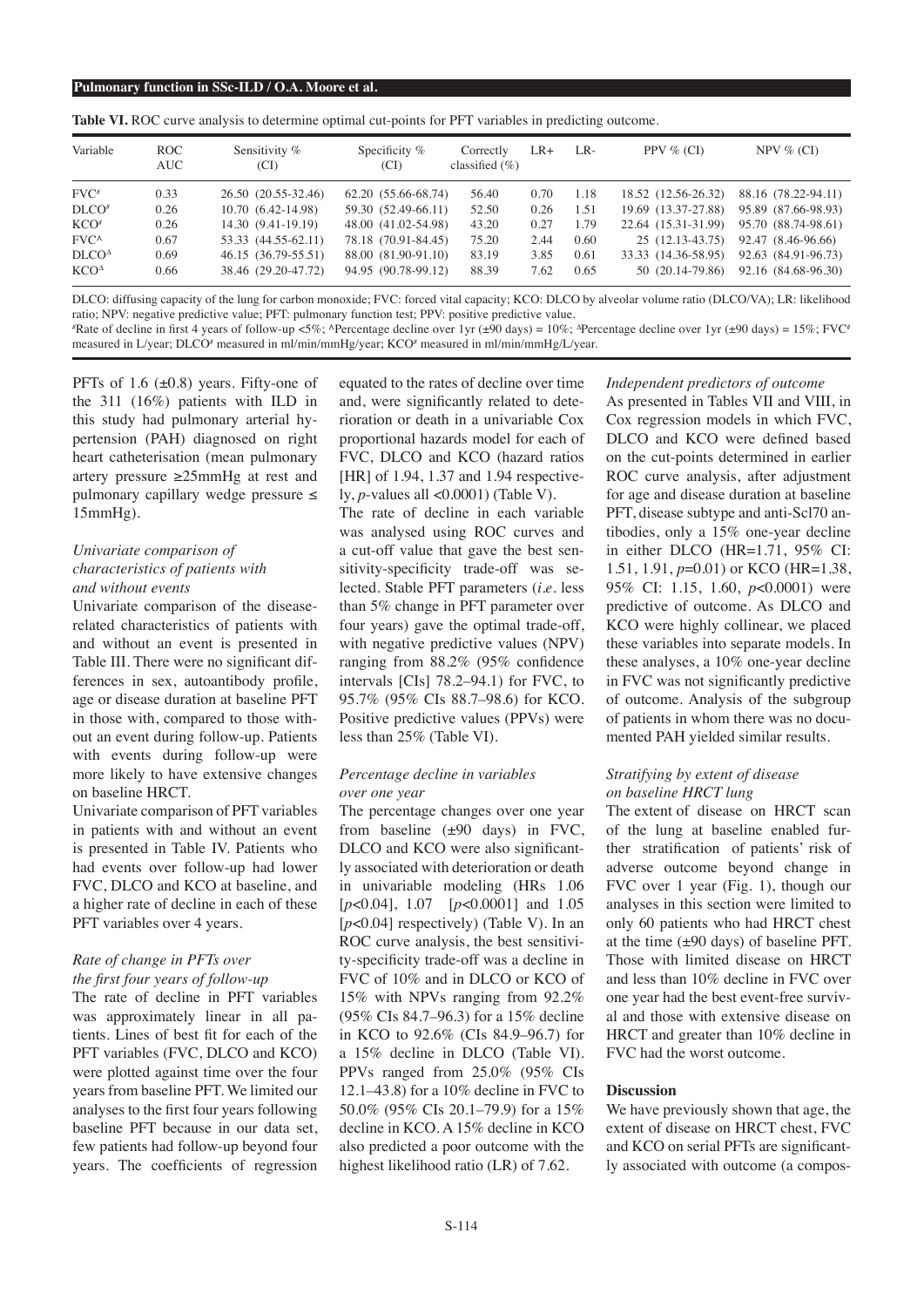**Table VII.** Multivariable regression analysis of variables correlated with event (DLCO included in model).

| Variable                         | HR (95% CI)               | $p$ -value |
|----------------------------------|---------------------------|------------|
| Age at baseline PFT              | 2.00(1.99, 2.004)         | 0.48       |
| Disease duration at baseline PFT | 2.00(1.99, 2.01)          | 0.80       |
| Diffuse disease subtype          | $1.93$ $(1.79, 2.07)$     | 0.30       |
| Anti-Scl70 antibody              | $1.91 \quad (1.77, 2.06)$ | 0.23       |
| 10% one-year FVC decline         | 1.94 (1.79, 2.09)         | 0.43       |
| 15% one-year DLCO decline        | 1.71(1.51, 1.91)          | 0.01       |

DLCO: diffusing capacity of the lung for carbon monoxide; FVC: forced vital capacity; ILD: interstitial lung disease; PFT: pulmonary function test.

**Table VIII.** Multivariable regression analysis of variables correlated with event (KCO included in model).

| Variable                         | HR (95% CI)           | $p$ -value |
|----------------------------------|-----------------------|------------|
| Age at baseline PFT              | 2.00(1.99, 2.004)     | 0.66       |
| Disease duration at baseline PFT | 2.00 (1.99, 2.006)    | 0.97       |
| Diffuse disease subtype          | 1.96 (1.83, 2.08)     | 0.50       |
| Anti-Scl70 antibody              | $1.92$ $(1.79, 2.05)$ | 0.23       |
| 10% one-year FVC decline         | $1.92$ $(1.79, 2.05)$ | 0.22       |
| 15% one-year KCO decline         | $1.38$ $(1.15, 1.60)$ | < 0.0001   |
|                                  |                       |            |

FVC: forced vital capacity; ILD: interstitial lung disease; KCO: DLCO by alveolar volume ratio (DLCO/VA); PFT: pulmonary function test.



Fig. 1. Time to first event stratified by extent of disease on chest HRCT scan and percentage decline in FVC in one year.

ite of decline and death) in our Australian cohort (7). In this report, we evaluated the relationship between change in PFT variables in the first 1 to 4 years following baseline PFT, and outcome. We found that the rate of change over the first four years of follow-up, and the percentage change over one year in FVC, DLCO and KCO relative to baseline, predicted mortality and clinical deterioration. Optimal sensitivity-specificity trade-offs and NPVs of 88-96% were seen when these variables were stable over four years, implying that if PFT variables do not change more than the expected 5% test-retest variability in the first four years of follow-up, the outcome is likely to be good. On the

other hand, those with a decline in FVC over four years and extensive disease on baseline HRCT chest, had the worst outcomes. Declines in FVC of 10% and in DLCO and KCO of 15% over one year had the strongest PPVs and NPVs. A decline in KCO of 15% had the highest PPV, NPV and LRs for a poor outcome. These associations were also borne out in multivariable regression analysis for each of one-year decline in KCO of 15% and one-year decline in DLCO of 15%.

It is generally accepted that in patients with severe SSc-ILD, the decline in FVC is greatest early in the disease and tends to plateau after 4-6 years (3, 15). In the Scleroderma Lung Study (SLS), which included patients with SSc-ILD of up to four years' duration, the rate of decline was greatest in patients with more extensive disease on HRCT, especially in patients with duration of ILD less than 2 years, although the mean annual decline in FVC % predicted in the placebo group was less than 10%, irrespective of disease duration (16). One possible explanation for DLCO and KCO decline being more strongly and robustly associated with outcome in our study than FVC decline may be the 'prevalent' nature of the cohort, where mean disease duration at baseline PFT was 12.2 years.

Another likely explanation is that DLCO and especially KCO, which represents diffusing capacity corrected for alveolar volume, reflect the development of pulmonary vascular disease, an important contributor to poor outcome for patients with ILD, either in addition or secondary to the ILD.

In IPF, change in FVC has been associated with mortality in many cohorts (17- 19) although it is variously analysed as a continuous variable or according to a certain threshold. A decline in the percentage predicted value from baseline for FVC of 10% or more over six or 12 months is an independent predictor of mortality (20) but changes of this magnitude may be insensitive for real disease progression as smaller decreases in FVC of 5–10% predict survival and have been statistically significant primary endpoints in clinical trials (17, 21). Indeed, the estimated minimum